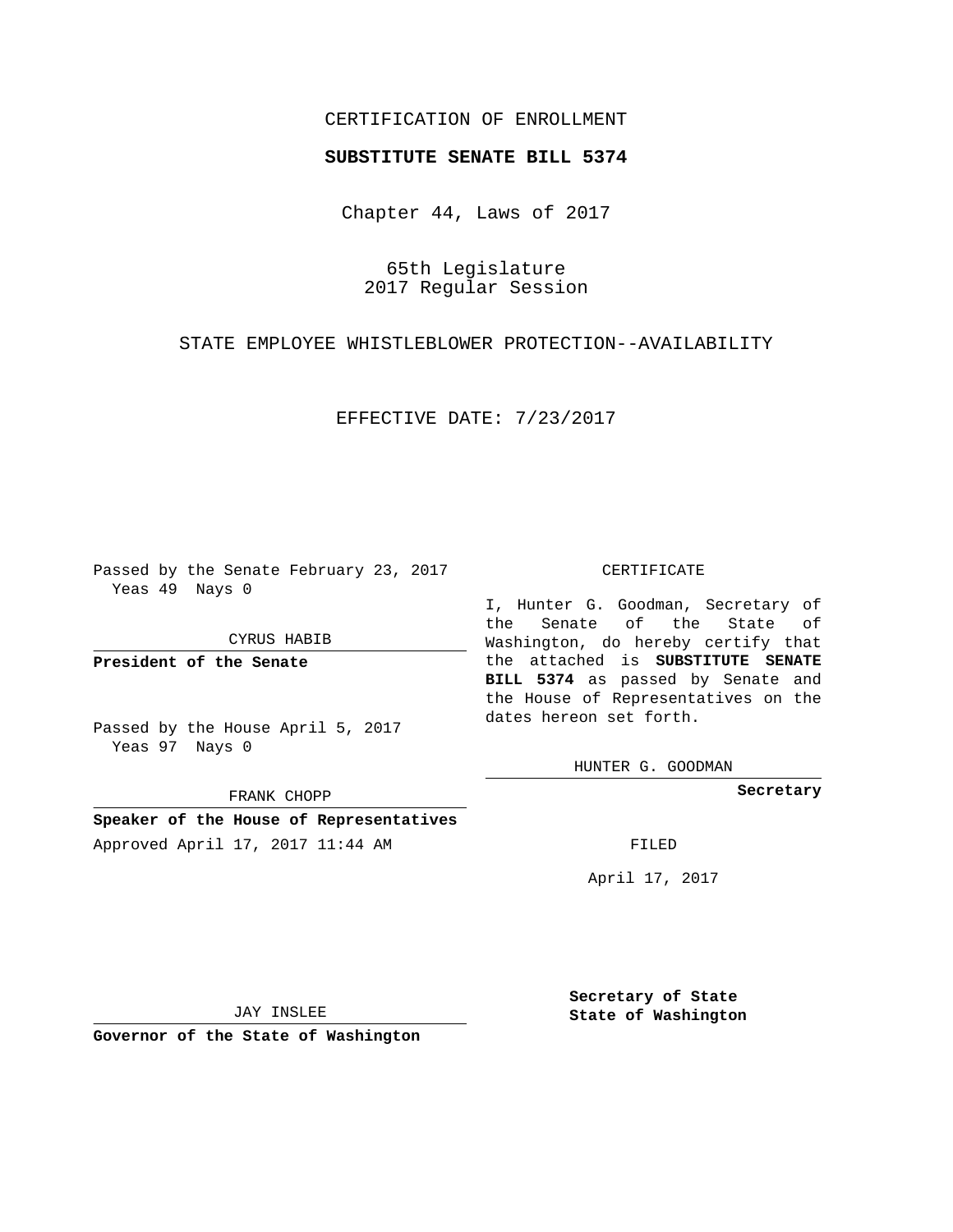## **SUBSTITUTE SENATE BILL 5374**

Passed Legislature - 2017 Regular Session

**State of Washington 65th Legislature 2017 Regular Session**

**By** Senate Law & Justice (originally sponsored by Senators Becker, Bailey, Rivers, Brown, Miloscia, O'Ban, Warnick, Angel, Honeyford, Padden, and Braun)

READ FIRST TIME 02/02/17.

1 AN ACT Relating to state employee whistleblower protection; and amending RCW 42.40.010 and 42.40.020.2

3 BE IT ENACTED BY THE LEGISLATURE OF THE STATE OF WASHINGTON:

4 **Sec. 1.** RCW 42.40.010 and 1995 c 403 s 508 are each amended to 5 read as follows:

 It is the policy of the legislature that employees should be encouraged to disclose, to the extent not expressly prohibited by law, improper governmental actions, and it is the intent of the legislature to protect the rights of state employees making these disclosures, regardless of whether an investigation is initiated 11 under RCW 42.40.040. It is also the policy of the legislature that employees should be encouraged to identify rules warranting review or provide information to the rules review committee, and it is the intent of the legislature to protect the rights of these employees.

15 **Sec. 2.** RCW 42.40.020 and 2008 c 266 s 2 are each amended to 16 read as follows:

17 As used in this chapter, the terms defined in this section shall 18 have the meanings indicated unless the context clearly requires 19 otherwise.

20 (1) "Auditor" means the office of the state auditor.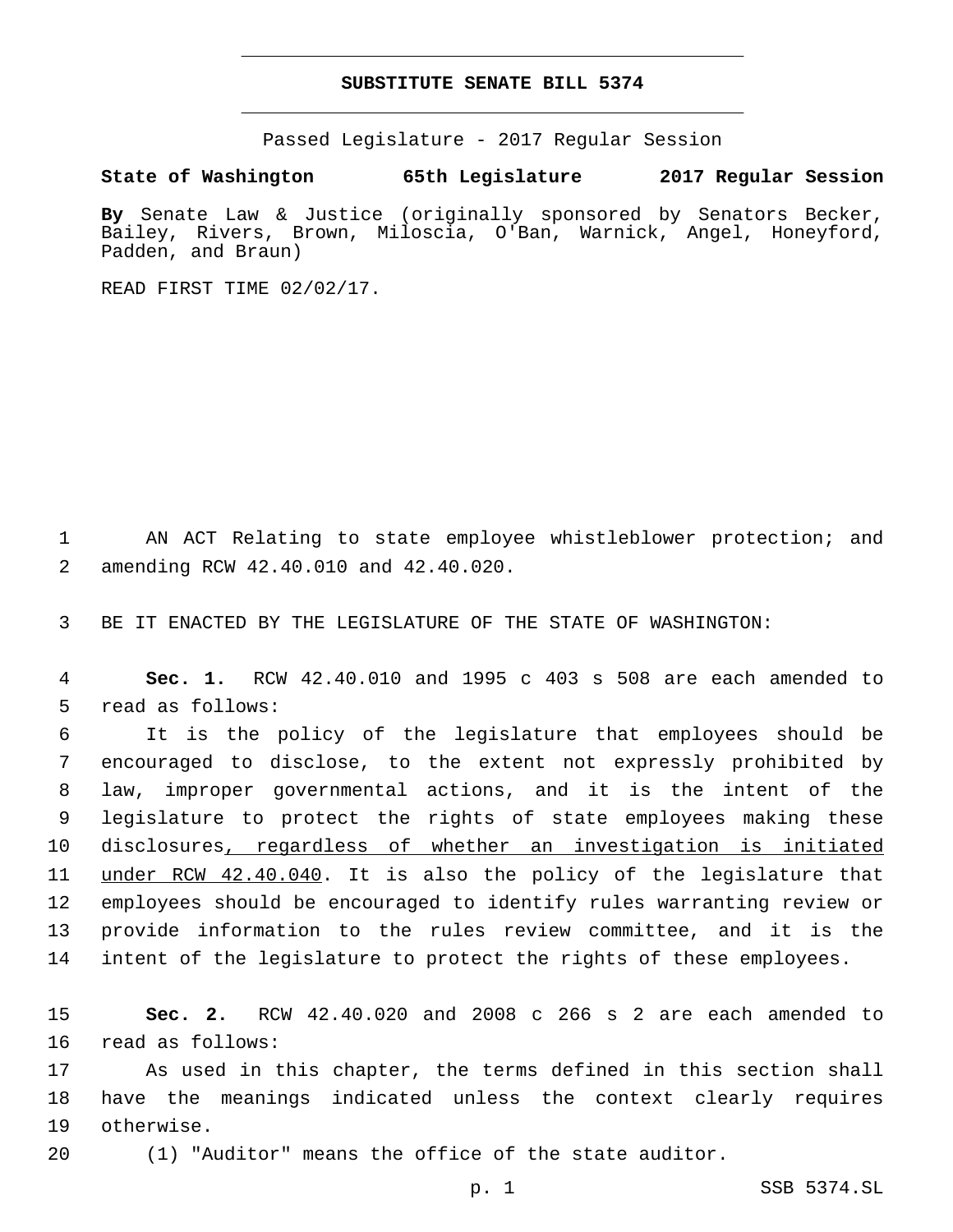(2) "Employee" means any individual employed or holding office in 2 any department or agency of state government.

 (3) "Good faith" means the individual providing the information or report of improper governmental activity has a reasonable basis in fact for reporting or providing the information. An individual who knowingly provides or reports, or who reasonably ought to know he or she is providing or reporting, malicious, false, or frivolous information, or information that is provided with reckless disregard for the truth, or who knowingly omits relevant information is not 10 acting in good faith.

 (4) "Gross mismanagement" means the exercise of management responsibilities in a manner grossly deviating from the standard of care or competence that a reasonable person would observe in the same 14 situation.

 (5) "Gross waste of funds" means to spend or use funds or to allow funds to be used without valuable result in a manner grossly deviating from the standard of care or competence that a reasonable 18 person would observe in the same situation.

 (6)(a) "Improper governmental action" means any action by an employee undertaken in the performance of the employee's official 21 duties:

 (i) Which is a gross waste of public funds or resources as 23 defined in this section;

 (ii) Which is in violation of federal or state law or rule, if the violation is not merely technical or of a minimum nature;

 (iii) Which is of substantial and specific danger to the public 27 health or safety;

28 (iv) Which is gross mismanagement;  $((\theta \cdot \hat{r}))$ 

 (v) Which prevents the dissemination of scientific opinion or alters technical findings without scientifically valid justification, unless state law or a common law privilege prohibits disclosure. This provision is not meant to preclude the discretion of agency management to adopt a particular scientific opinion or technical finding from among differing opinions or technical findings to the exclusion of other scientific opinions or technical findings. Nothing in this subsection prevents or impairs a state agency's or public official's ability to manage its public resources or its employees in the performance of their official job duties. This subsection does not apply to de minimis, technical disagreements that are not relevant for otherwise improper governmental activity. Nothing in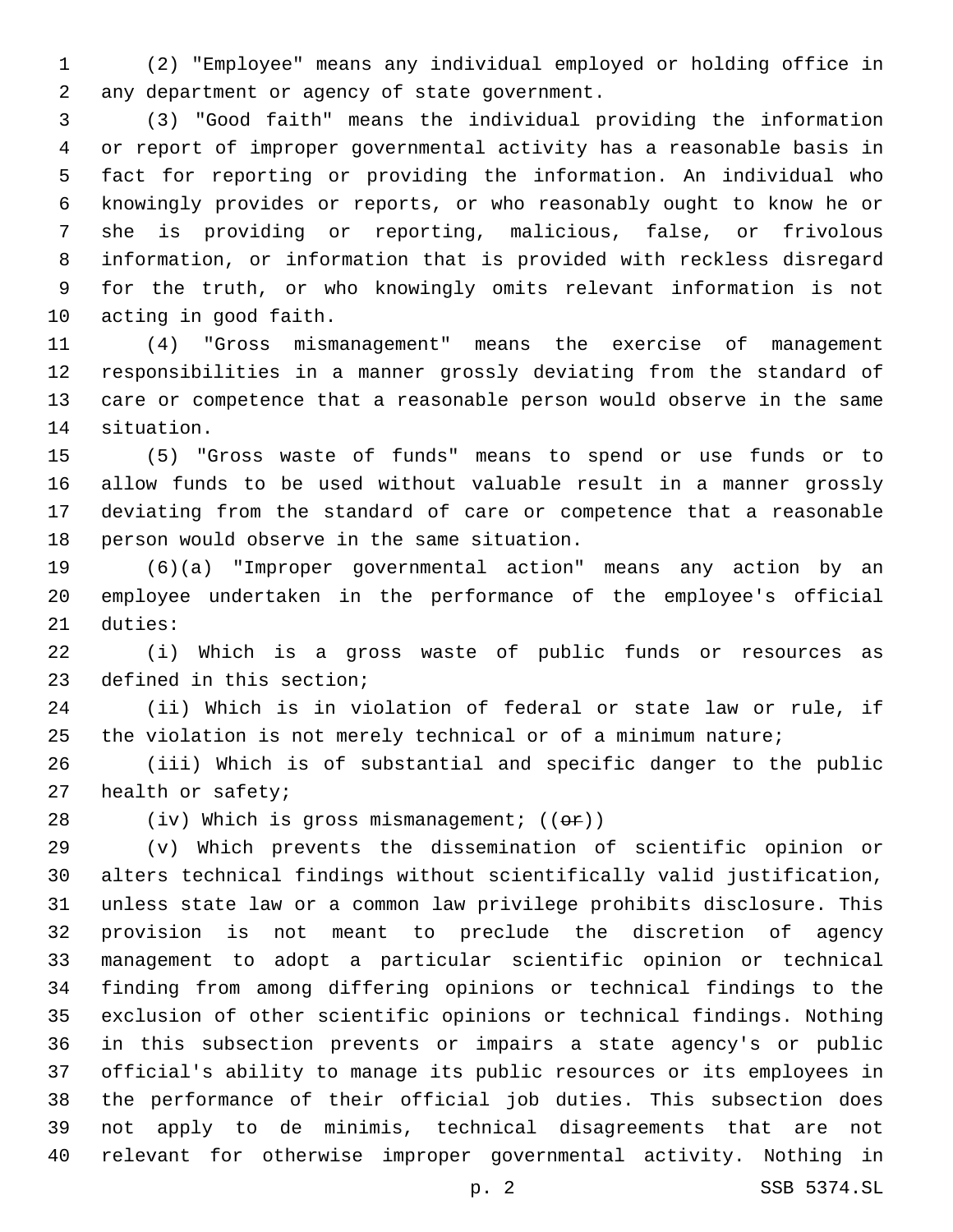this provision requires the auditor to contract or consult with external experts regarding the scientific validity, invalidity, or 3 justification of a finding or opinion; or

 (vi) Which violates the administrative procedure act or analogous provisions of law that prohibit ex parte communication regarding cases or matters pending in which an agency is party between the agency's employee and a presiding officer, hearing officer, or an administrative law judge. The availability of other avenues for addressing ex parte communication by agency employees does not bar an 10 investigation by the auditor.

 (b) "Improper governmental action" does not include personnel actions, for which other remedies exist, including but not limited to employee grievances, complaints, appointments, promotions, transfers, assignments, reassignments, reinstatements, restorations, reemployments, performance evaluations, reductions in pay, dismissals, suspensions, demotions, violations of the state civil service law, alleged labor agreement violations, reprimands, claims of discriminatory treatment, or any action which may be taken under chapter 41.06 RCW, or other disciplinary action except as provided in 20 RCW 42.40.030.

 (7) "Public official" means the attorney general's designee or designees; the director, or equivalent thereof in the agency where the employee works; an appropriate number of individuals designated 24 to receive whistleblower reports by the head of each agency; or the 25 executive ethics board.

 (8) "Substantial and specific danger" means a risk of serious injury, illness, peril, or loss, to which the exposure of the public is a gross deviation from the standard of care or competence which a reasonable person would observe in the same situation.

 (9) "Use of official authority or influence" includes threatening, taking, directing others to take, recommending, processing, or approving any personnel action such as an appointment, promotion, transfer, assignment including but not limited to duties and office location, reassignment, reinstatement, restoration, reemployment, performance evaluation, determining any material changes in pay, provision of training or benefits, tolerance of a hostile work environment, or any adverse action under chapter 41.06 38 RCW, or other disciplinary action.

(10)(a) "Whistleblower" means:39